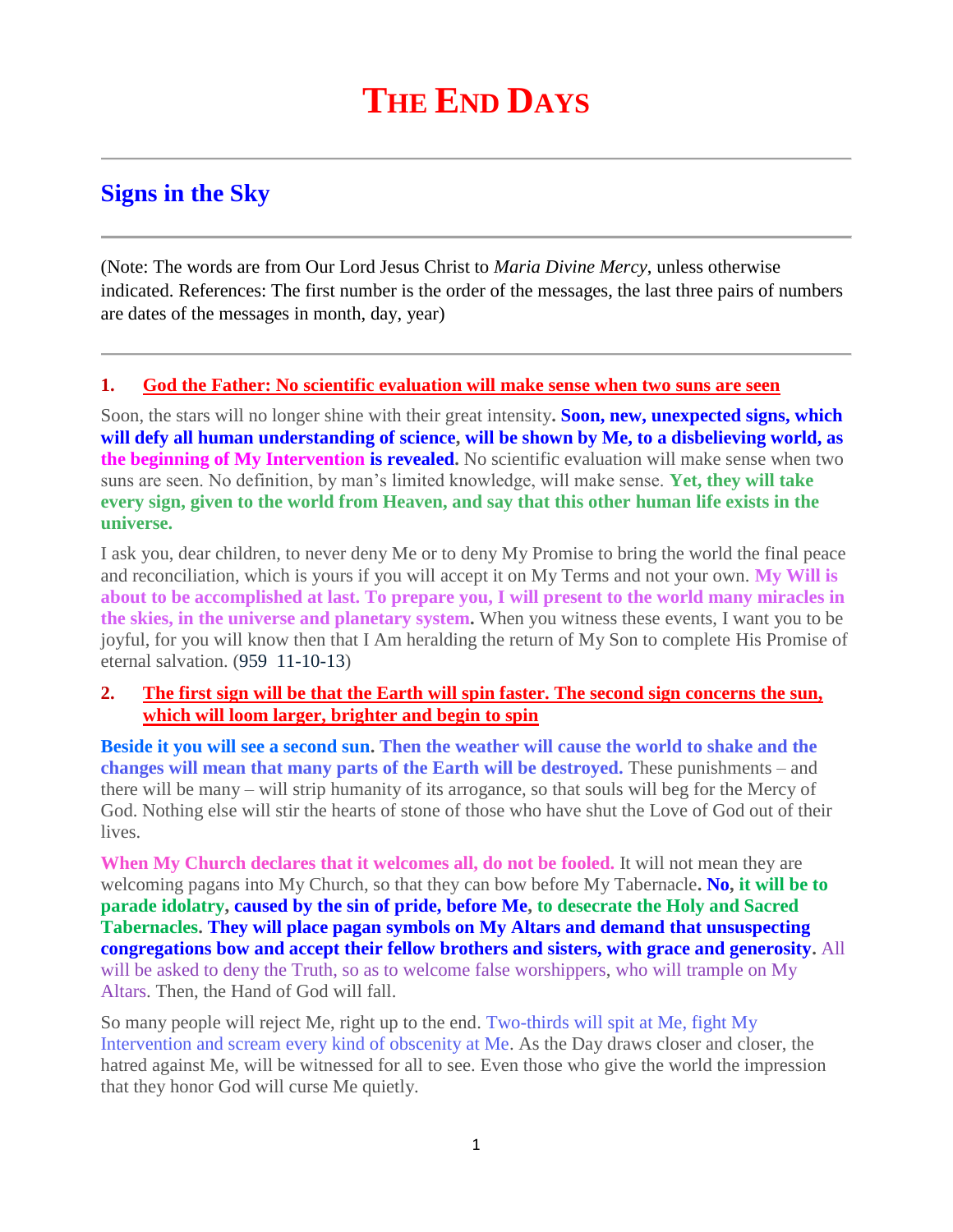The day when the deceit of the Beast will be exposed for all to see will be a day no one will forget. For that day, as the world will see the Imposter, the Antichrist, rise with My Crown on his head – dressed in the robes of red – will be the day when fire will pour from his mouth. As the horror finally sinks in, fire will envelop him and he and all those who pledged allegiance to him will be cast into the abyss. And then I will come as I have told you. I will raise up My Church and bring the world together in union with the Holy Will of My Father and peace, at last, will reign. (962 11-12- 13)

#### **3. [Signs will appear in the sky first –](http://www.thewarningsecondcoming.com/signs-will-appear-in-the-sky-first-the-sun-will-spin/) the sun will spin**

You, My daughter, must prepare your family and **tell those in need of My great mercy to be ready."**

"Once again **the signs will appear first**. Many people will sit up and take heed when they see the changes in the skies. They will witness **the sun spin like never before.** Then they will see the cross. **This will happen immediately before the stars clash in the skies** and when My rays of Divine Mercy will cover the earth."

**"Silence will ensue** so that each soul will be in a state of absolute privacy when they come before Me**.** Tell My children what to watch out for because they must not be afraid. This is not an event to fear. Instead you must all welcome this encounter." (246 11-11-11)

#### **4. [The time for the comet to appear, of which I spoke, when people will believe that there are](http://www.thewarningsecondcoming.com/the-time-for-the-comet-to-appear-of-which-i-spoke-when-people-will-believe-that-there-are-two-suns-is-close/)  [two suns, is close](http://www.thewarningsecondcoming.com/the-time-for-the-comet-to-appear-of-which-i-spoke-when-people-will-believe-that-there-are-two-suns-is-close/)**

Soon the wondrous spectacle will be seen by humanity, and there will be heard the sound of thunder, and **it will seem that the two suns will collide."**

#### **5. [Two comets will collide, My cross will appear in a red sky](http://www.thewarningsecondcoming.com/two-comets-will-collide-my-cross-will-appear-in-a-red-sky/)**

This great event will shock everyone. They will see great signs in the skies before The Warning takes place. Stars will clash with such impact that man will confuse the spectacle they see in the sky as being catastrophic. As these comets infuse a great red sky will result and the sign of my cross will be seen all over the world by everyone. Many will be frightened. But I say rejoice for you will see, for the first time in your lives, a truly Divine Sign that represents **great news for sinners everywhere." (**105 06-05-11**)**

"Followers of mine everywhere, I call on you to show great courage by telling My children that they must not fear when they witness this divine spectacular display of My Great Mercy for mankind. Bring them back into My fold by preparing them. If they will not listen, pray for them." (115 06-14-11)

#### **6. [The Skies will be peeled back as if a roof has opened](http://www.thewarningsecondcoming.com/the-skies-will-be-peeled-back-as-if-a-roof-has-opened/)**

The earth will be shaken with such force that no man will escape My Eyes, My Spirit or My Gift. Many will tremble with fear because it will only be then that **many will become aware of their souls for the very first time.** They will know that their love of their bodies all the senses they seek to nurture is meaningless. They will see every part of the soul but won't be through their own eyes in which they will see it. They will look at their souls through My Eyes. **They will feel ill and nauseous as I do when I see the ugliness of their wretched wrongdoings.** They will see how rotten their behavior was towards others and the evil they did onto their fellow human beings, their brothers and sisters. Then they will see their love of self, the vanity and love of false idols and will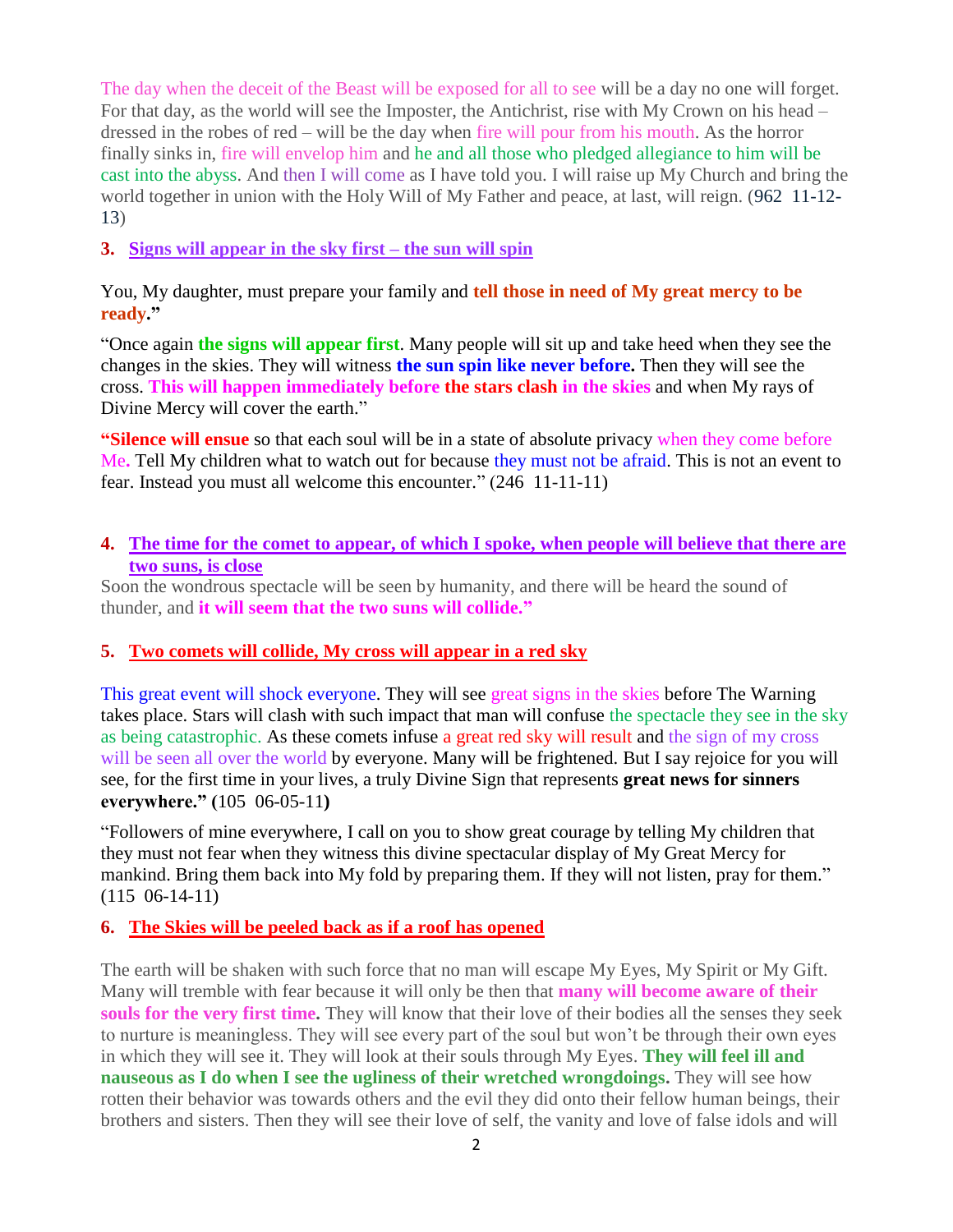know how this offends Me. For those whose sins are so black they will feel ill, in pain and will not be able to stand the horror what they have to see. They will need every strength to withstand the purification needed to enable them to survive and follow the path of the Truth."

"It is important to understand that The Warning is just that. I come to warn God's children that their sins can and will be forgiven."  $(457 \ 06-16-12)$ 

# **7. My Cross will appear after the explosion in the skies**

Many will weep bitter tears of remorse and sadness and will endure the pain of humiliation because of their sins. Others will scream and curse because they will not be able to withstand the illumination, a divine sign, because of the darkness of their souls and they will resist the light of My Mercy. They will howl with the pain of the fires of Hell as My Sign of Mercy will show them the fate which awaits them, unless they repent and change their ways."

"Those good souls who love Me will also suffer for many of them will be also be stained with sin but they will receive instant Absolution. They too, will be humbled, when their sin of pride is shown to them." (480 07-12-12)

# **8. [Rejoice when the sky explodes for you will know that I am coming](http://www.thewarningsecondcoming.com/rejoice-when-the-sky-explodes-for-you-will-know-that-i-am-coming/)**

The sun will begin to pulsate and spin in the lead-up to the world as it is being prepared for The Warning."

"My cross will appear first. They will be shocked but this is being given as a sign so that you can prepare your souls and ask for redemption for the sins you have committed. By doing this you will not suffer during The Warning."

"Pray, pray, pray, My followers everywhere. Rejoice when the sky explodes for you will know that I am truly coming into the world. At last, mankind will not be able to deny Me. My love will radiate in every corner of the world as I try to draw in all souls everywhere." (210 10-02-11)

### **9. [Mother of Salvation: These Miracles will happen over a period of three years](http://www.thewarningsecondcoming.com/mother-of-salvation-these-miracles-will-happen-over-a-period-of-three-years/)**

The Miracles commanded by my Eternal Father will be made known soon in all parts of the Earth. These Miracles will defy all human reasoning, scientific knowledge and experience. The Earth, the sun and the moon will react to produce very unusual spectacles and many will know that they could only have been made possible by the Hand of God. These Miracles will happen over a period of three years and they will take place for a reason. They are to help to ignite the faith of humanity so that they will realize that everything is controlled by the Hand of God… The Miracles I speak of will include great Acts of God, which will involve tragedies which will be averted and seem to have been impossible from a scientific point of view. They will also involve great signs in the sky; the movement of the Earth and the colors associated with nature. My own involvement with these Miracles will be seen through the signs I will place at my apparition sites around the world. **(**1,150 06-19-14**)**

# **10. [The Antichrist will claim he is Me, Jesus Christ](http://www.thewarningsecondcoming.com/the-antichrist-will-claim-he-is-me-jesus-christ/)**

**I must warn all of God's children. I will never come in the flesh the second time.**